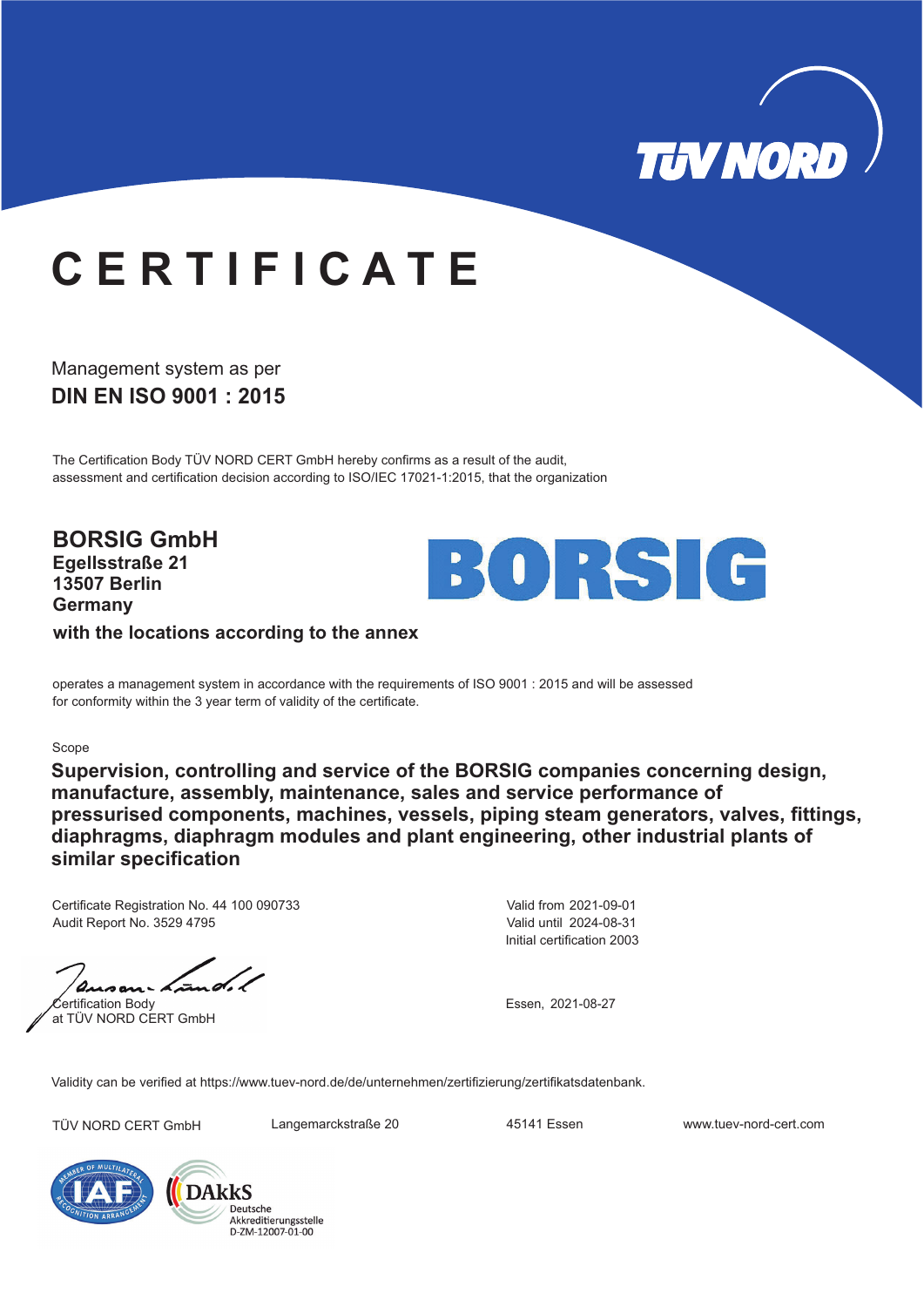**TUVNORD** 

## **A N N E X**

to Certificate Registration No. 44 100 090733 **DIN EN ISO 9001 : 2015**

### **BORSIG GmbH Egellsstraße 21 13507 Berlin Germany**

# BORSIG

| Certificate Reg. No. | Location                                                                                                              | <b>Scope</b>         |                                                                                                                                                                              |
|----------------------|-----------------------------------------------------------------------------------------------------------------------|----------------------|------------------------------------------------------------------------------------------------------------------------------------------------------------------------------|
| 44 100 090733-001    | <b>BORSIG GmbH</b><br>c/o BORSIG Process Heat Exchanger GmbH<br>Egellsstraße 21<br><b>13507 Berlin</b><br>Germany     |                      | Design and manufacture of quench coolers,<br>process gas waste heat boiler systems,<br>pressure vessel drums, scraped surface<br>exchangers, burst discs devices             |
| 44 100 090733-011    | <b>BORSIG GmbH</b><br>c/o BORSIG Process Heat Exchanger GmbH<br>Bottroper Straße 279<br>45964 Gladbeck<br>Germany     |                      | Design and manufacture of quench coolers,<br>process gas waste heat boiler systems,<br>pressure vessel drums, scraped surface<br>exchangers, burst discs devices             |
| 44 100 090733-002    | <b>BORSIG GmbH</b><br>c/o BORSIG Membrane Technology GmbH<br>Bottroper Straße 279<br>45964 Gladbeck<br>Germany        | and membrane systems | Consulting, engineering, manufacture and<br>service for membranes, membrane modules                                                                                          |
| 44 100 090733-007    | <b>BORSIG GmbH</b><br>c/o BORSIG Membrane Technology GmbH<br>Am Rhein 5<br>79618 Rheinfelden-Herten<br>Germany        | and membrane systems | Consulting, engineering, manufacture and<br>service for membranes, membrane modules                                                                                          |
| 44 100 090733-004    | <b>BORSIG GmbH</b><br>c/o BORSIG Service GmbH<br>Egellsstraße 21<br><b>13507 Berlin</b><br>Germany                    |                      | Assembly, maintenance and servicing of<br>machines, vessels, piping steam generators,<br>fittings, plant engineering and other<br>industrial plants of similar specification |
| 44 100 090733-005    | <b>BORSIG GmbH</b><br>c/o BORSIG Service GmbH<br>Vertriebsbüro 1<br>Bottroper Straße 279<br>45964 Gladbeck<br>Germany |                      | Assembly, maintenance and servicing of<br>machines, vessels, piping steam generators,<br>fittings, plant engineering and other<br>industrial plants of similar specification |
| TÜV NORD CERT GmbH   | Langemarckstraße 20                                                                                                   | 45141 Essen          | www.tuev-nord-cert.com                                                                                                                                                       |



Page 1 of 2